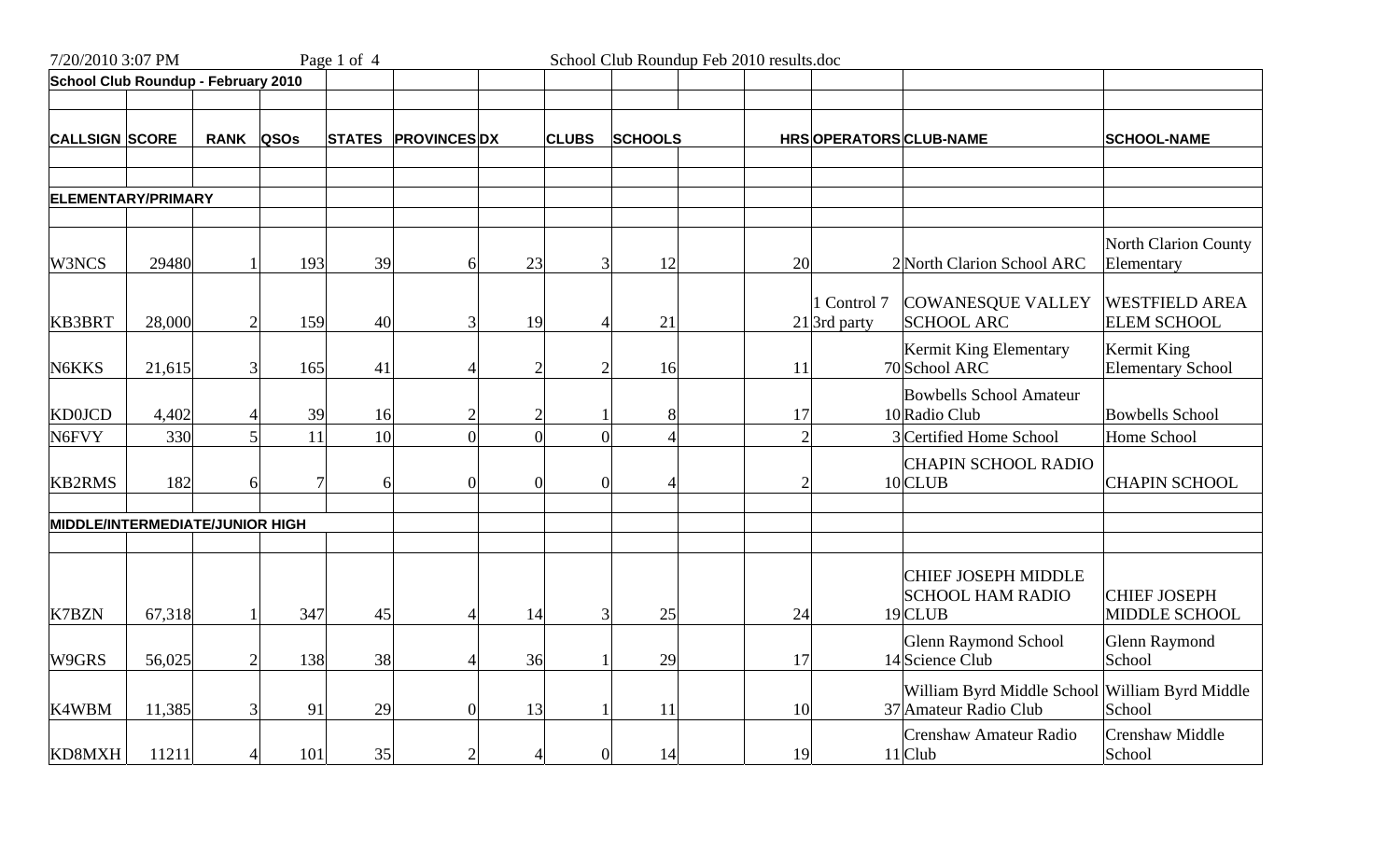| 7/20/2010 3:07 PM  |        |                |     | Page 2 of 4 | School Club Roundup Feb 2010 results.doc |          |                |    |  |                |  |                                                              |                                                  |
|--------------------|--------|----------------|-----|-------------|------------------------------------------|----------|----------------|----|--|----------------|--|--------------------------------------------------------------|--------------------------------------------------|
| <b>K4DMS</b>       | 7,076  | 5              | 116 | 28          | 3                                        |          | $\overline{0}$ |    |  | 13             |  | 8K4DMS                                                       | DuBose Middle<br>School                          |
| WD5IAD             | 6,164  | 6              | 67  | 31          | $\theta$                                 |          | $\overline{0}$ | 12 |  | 5              |  | St. Stanislaus High School<br>6 Amateur Radio Club           | <b>St. Stanislaus College</b>                    |
| W4HCH              | 5,814  | $\overline{7}$ | 51  | 16          |                                          | 15       | $\overline{0}$ |    |  | 16             |  | <b>Halifax County Middle</b><br>10 School ARC                | <b>Halifax County</b><br>Middle School           |
| <b>KC5NXD</b>      | 5508   | 8              | 54  | 17          | $\overline{2}$                           | 3        |                |    |  | 14             |  | Olde Towne Middle School<br>3 Amateur Radio Club             | Olde Towne Middle<br>School                      |
| <b>KF5CRF</b>      | 2,145  | 9              | 32  | 14          | $\overline{0}$                           |          | $\overline{0}$ | 10 |  | 19             |  | 18 Viking Radio Club                                         | Eisenhower Middle<br>School                      |
| KC2ILA             | 1938   | 10             | 34  | 18          |                                          | 8        | $\Omega$       |    |  | 8              |  | <b>Central Square Middle</b><br>20 School ARC                | Central Square Middle<br>School                  |
| <b>KI4TEY</b>      | 1,323  | 11             | 27  | 18          | $\theta$                                 |          | $\overline{0}$ |    |  | 11             |  | 5 Rambler Radio Club                                         | LaFayette Middle<br>School                       |
| <b>KD0CNH</b>      | 12     | 12             |     |             | $\Omega$                                 | $\Omega$ | $\Omega$       |    |  | $\overline{2}$ |  | <b>Washington Middle School</b><br>3 Radio Club              | Washington<br><b>Technology Middle</b><br>School |
| <b>SENIOR HIGH</b> |        |                |     |             |                                          |          |                |    |  |                |  |                                                              |                                                  |
| WB4HS              | 87,048 |                | 363 | 47          | 6                                        | 14       | $\overline{7}$ | 27 |  | 24             |  | William Byrd High School<br>9ARC                             | William Byrd High<br>School                      |
| K1BBS              | 51,750 | $\overline{2}$ | 414 | 31          | 5                                        | 27       |                | 12 |  | 16             |  | <b>Burr and Burton Amateur</b><br>56 Radio Club              | Burr and Burton<br>Academy                       |
| N <sub>4</sub> HVH | 22984  | 3              | 145 | 34          | $\overline{2}$                           | 15       | 5 <sup>1</sup> | 15 |  | 15             |  | Hidden Valley High School<br>16ARC                           | Hidden Valley High<br>School                     |
| K9SOU              | 14,994 | 4              | 92  | 21          |                                          | 10       | $\overline{0}$ | 14 |  | 13             |  | <b>Bloomington High School</b><br>9 South Amateur Radio Club | <b>Bloomington High</b><br>School South          |
| K5LBJ              | 10,450 | 5              | 68  | 25          | $\mathbf{2}$                             |          |                | 13 |  | 17             |  | 11 LBJ High School ARC                                       | Liberal Arts & Science<br>Academy                |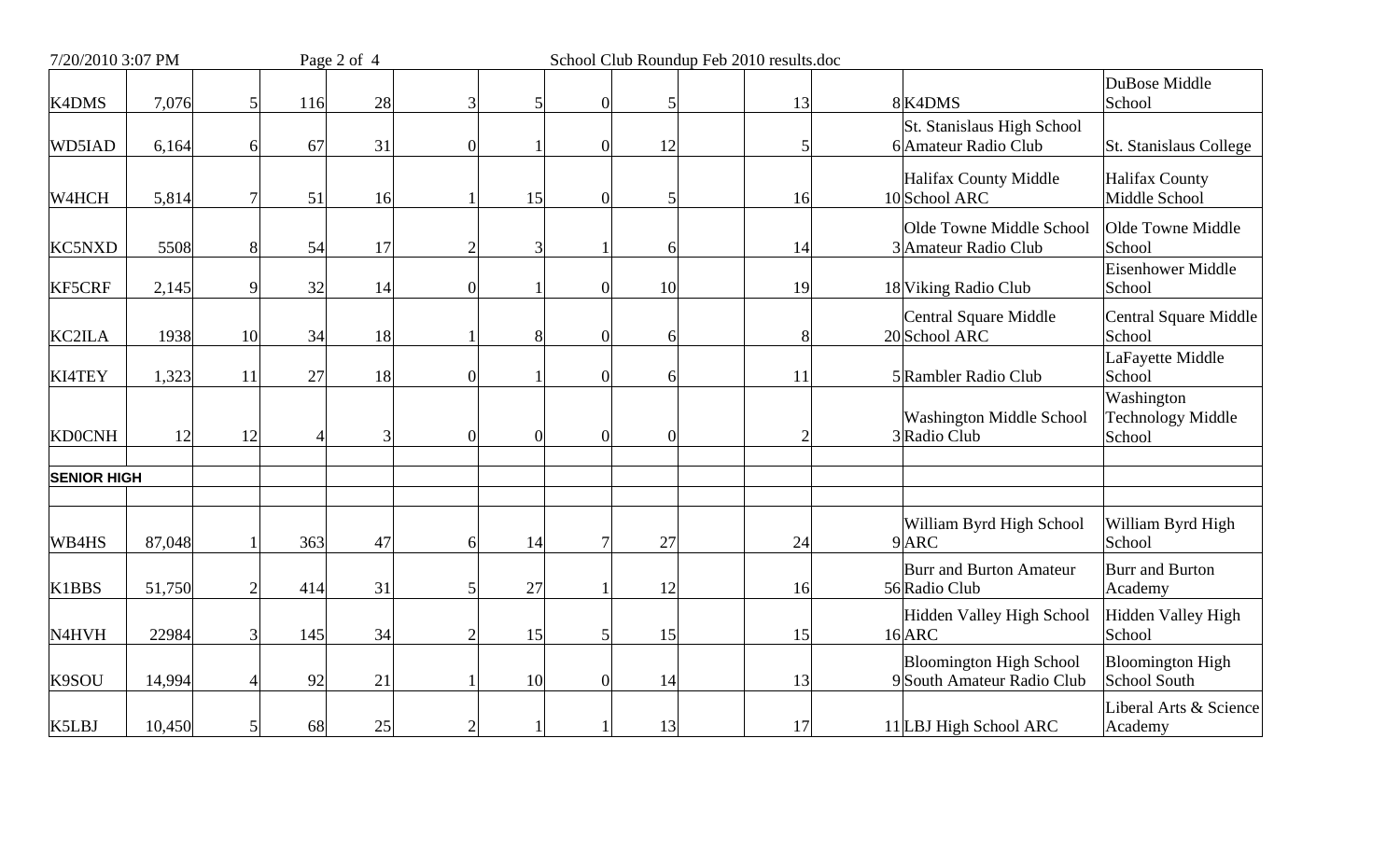| 7/20/2010 3:07 PM         |         |                |     | Page 3 of 4   |                |                |                |                | School Club Roundup Feb 2010 results.doc |                                                                                                                                     |  |  |
|---------------------------|---------|----------------|-----|---------------|----------------|----------------|----------------|----------------|------------------------------------------|-------------------------------------------------------------------------------------------------------------------------------------|--|--|
| W <sub>4FOS</sub>         | 8,232   | 6              | 82  | 28            | $\overline{2}$ | 11             |                | 11             | 17                                       | Chesapeake Center for<br>Science & Technology High<br>Chesapeake Center for<br>16 School Amateur Radio Club<br>Science & Technology |  |  |
| K3ATO                     | 620     |                | 15  | Q             | $\Omega$       | $\overline{2}$ | $\Omega$       |                |                                          | <b>Wyomissing Area High</b><br><b>Wyomissing Area</b><br><b>High School</b><br>8School ARC                                          |  |  |
| K6LAH                     | 88      | 8              |     |               |                |                | $\theta$       |                |                                          | Los Altos High Amateur<br>2 Radio Club<br>Los Altos High School                                                                     |  |  |
| NH6YK                     | 52      | $\overline{Q}$ |     | $\mathcal{D}$ | $\Omega$       |                | $\overline{0}$ | $\overline{2}$ | $\overline{2}$                           | Ka'u High School<br>11                                                                                                              |  |  |
| W2CXN                     | 24      | 10             |     |               | $\Omega$       | $\Omega$       | $\theta$       |                |                                          | <b>BTHS Amateur Radio and</b><br><b>Brooklyn Technical</b><br>6 Wireless Technology Club<br><b>High School</b>                      |  |  |
| <b>COLLEGE/UNIVERSITY</b> |         |                |     |               |                |                |                |                |                                          |                                                                                                                                     |  |  |
| W7ASU                     | 383842  |                | 845 | 50            | 5              | 32             | 11             | 61             | 24                                       | Amateur Radio Society at<br>Arizona State<br>6 Arizona State University<br>University                                               |  |  |
| W6RFU                     | 130,295 |                | 515 | 48            | 6              | 19             |                | 34             | 21                                       | University of<br>Amateur Radio Club At<br>California Santa<br>$3$ UCSB<br><b>Barbara</b>                                            |  |  |
| WD5AGO                    | 89,022  |                | 401 | 47            | 6              | 20             |                | 29             | 23                                       | Tulsa Community<br>$3 TCC - ARC$<br>College                                                                                         |  |  |
| W9HHX                     | 67252   |                | 391 | 44            | 8              | 21             |                | 19             | 21                                       | Milwaukee School of<br>Milwaukee School of<br>Engineering Amateur Radio<br>$6$ Club<br>Engineering                                  |  |  |
| W7YH                      | 46992   |                | 157 | 41            |                | 7              | $\mathcal{D}$  | 25             | 24                                       | <b>Washington State</b><br>4 W7YH Amateur Radio Club University                                                                     |  |  |
| W1YK                      | 22,400  | 6              | 88  | 28            | $\overline{2}$ | 16             | 2              | 18             | 16                                       | $c/\sigma$ student activites<br>$1$ wpi wireless association<br>office                                                              |  |  |
| W5YM                      | 15,345  |                | 150 | 37            | $\overline{2}$ | 5              | $\Omega$       | 11             | 16                                       | 2 University of Arkansas ARC University of Arkansas                                                                                 |  |  |
| KC5ORO                    | 13,716  | 8              | 127 | 35            |                | $\overline{0}$ |                | 14             | 4                                        | <b>Tech Amateur Radio</b><br>1 Association (TARA)<br>New Mexico Tech                                                                |  |  |